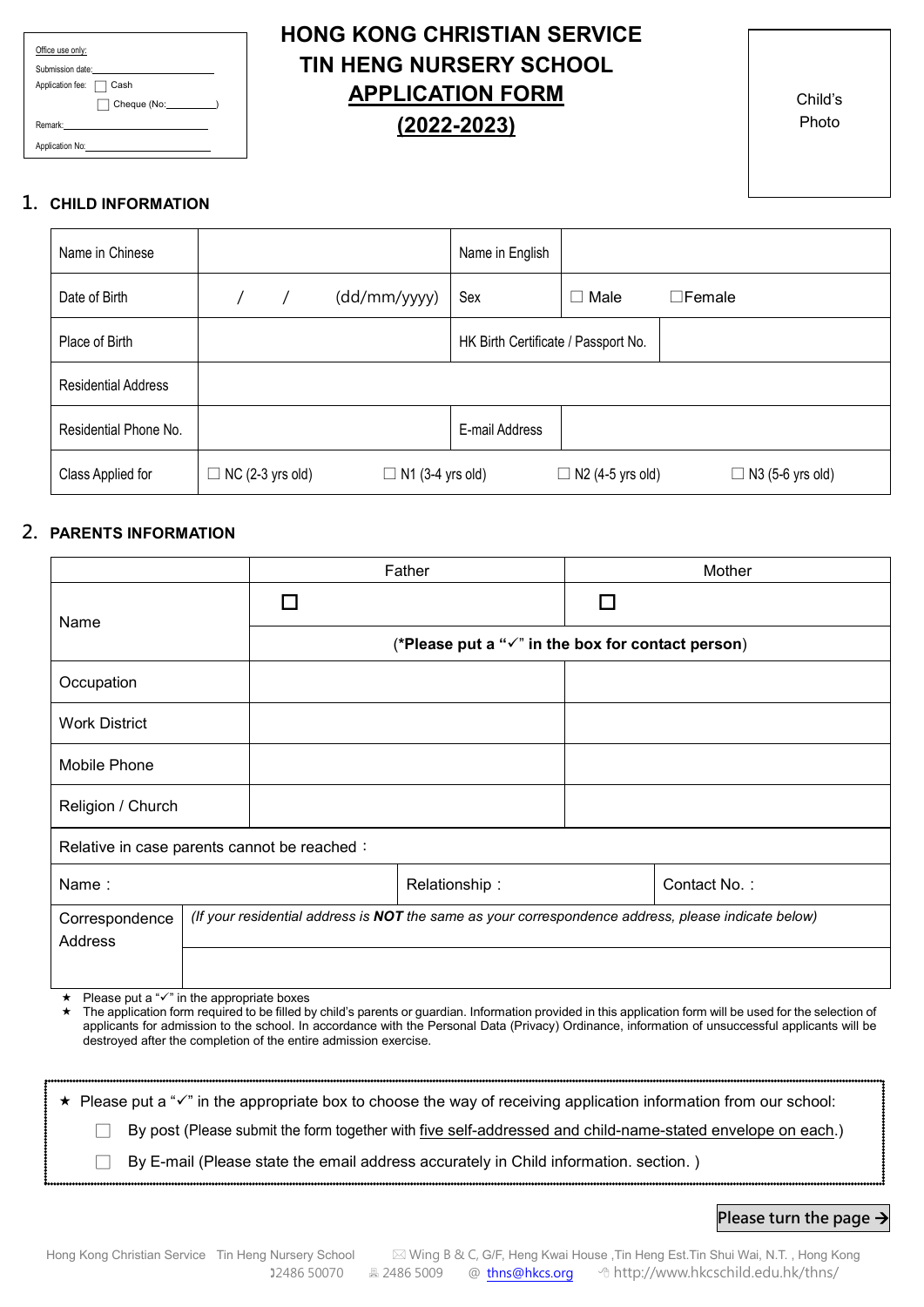## **3. Others information**

| Previous/Present School: www.communications.com/                                                                   | Class : ____________                        |
|--------------------------------------------------------------------------------------------------------------------|---------------------------------------------|
| Name of applicant's sibling(s) currently studying in the school:                                                   | □ Class: ____/ □ Graduate (Year: _________) |
| Family Status: ____Brother(s) ____Sister(s) ____(School of Sibling(s): ___________________________________         |                                             |
| Child Take Care By : □ Parents □ Grand-Father/Mother □ Maid □ Others : __________                                  |                                             |
| How long do you stay with your child every day? What would you do with your child in weekends or holidays?         |                                             |
| What group activities have your child participated in?(e.g.: Playgroup)                                            |                                             |
| Please specify clearly if your child has any food/drug allergy or need special care, so that we can pay attention. |                                             |
|                                                                                                                    |                                             |

### **4. PARENTS QUESTIONNAIRE**

4.1 What is your expectation about your child study in our school?

| 4.3 | How did you know our school?                                                                                                                                                                                                                                                                                                                     |
|-----|--------------------------------------------------------------------------------------------------------------------------------------------------------------------------------------------------------------------------------------------------------------------------------------------------------------------------------------------------|
|     | □ Internet<br>□ Banner □ Phone inquiry □ Friends<br>$\Box$ Sibling(s) study in this Nursery                                                                                                                                                                                                                                                      |
|     |                                                                                                                                                                                                                                                                                                                                                  |
|     |                                                                                                                                                                                                                                                                                                                                                  |
| 4.4 | The reason(s) of applying our school. (can select more than one answer)                                                                                                                                                                                                                                                                          |
|     | □ School Culture                                                                                                                                                                                                                                                                                                                                 |
|     | □ School environment □ Religion □ Appreciate our teaching style<br>$\Box$ Confide to our institution                                                                                                                                                                                                                                             |
|     | $\Box$ Introduced by relatives/siblings                                                                                                                                                                                                                                                                                                          |
| 4.5 | Opinions of our school tenet in Christian:                                                                                                                                                                                                                                                                                                       |
|     | □Strongly agree<br>□Agree<br>⊡Neutral<br>$\Box$ Others: $\qquad \qquad \boxed{\qquad \qquad }$                                                                                                                                                                                                                                                   |
|     | *I declare that all information provided in this form are accurate and complete.                                                                                                                                                                                                                                                                 |
|     | Guardian signature: William Contract Contract Contract Contract Contract Contract Contract Contract Contract C<br>Date: the contract of the contract of the contract of the contract of the contract of the contract of the contract of the contract of the contract of the contract of the contract of the contract of the contract of the cont |
|     | ★ Please put a "v" in the appropriate boxes                                                                                                                                                                                                                                                                                                      |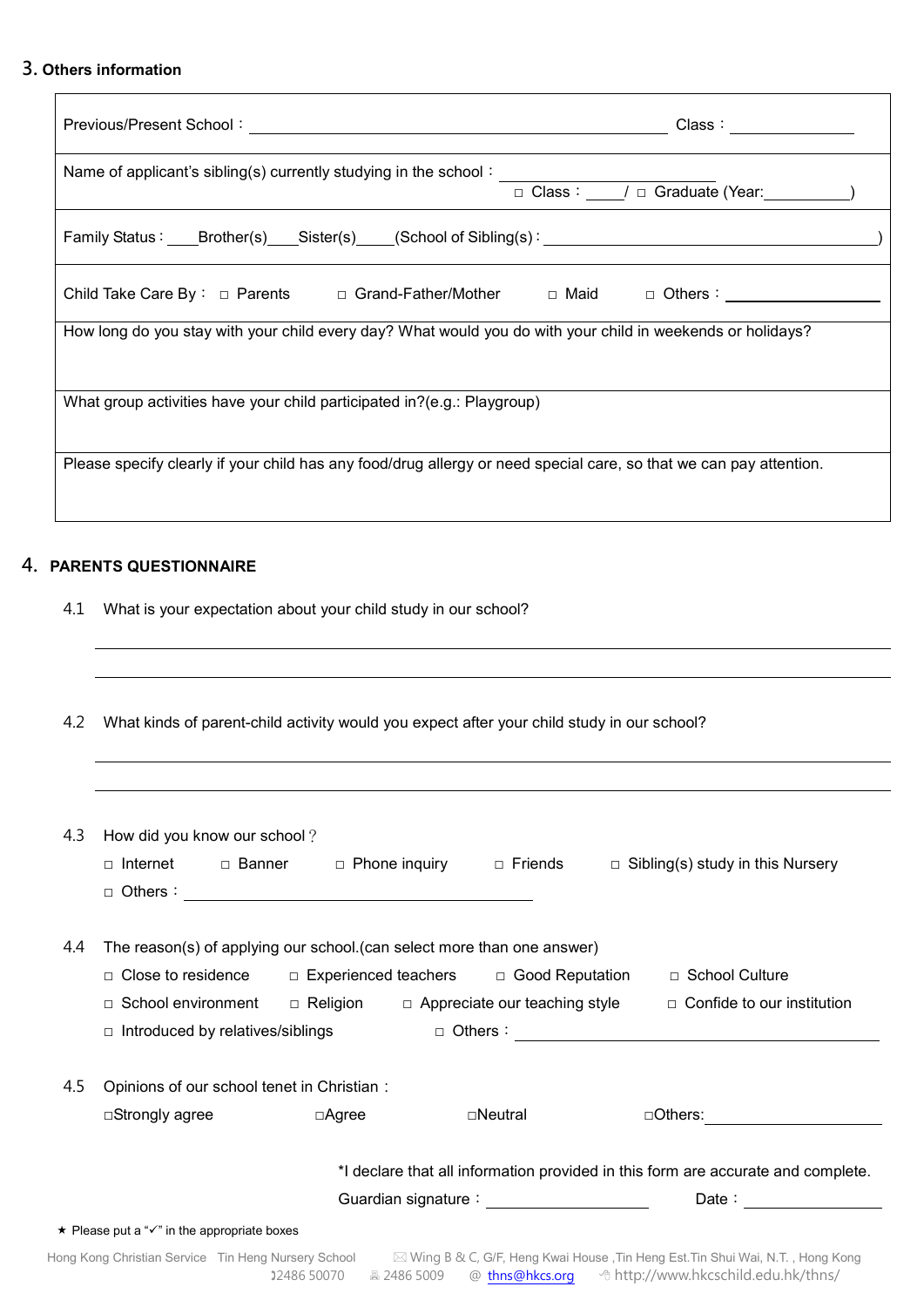# **HONG KONG CHRISTIAN SERVICE TIN HENG NURSERY SCHOOL Application Guide**

# **Application Procedure**

- 1. Completed application forms should be **submitted to school in person or by post.**
	- All the blanks in the application form **MUST BE COMPLETED**, and with **child's photo** attached.
	- **Application fee of HK\$40** will be charged for each application.

Paid application fees are *non-refundable* and *non-transferable*. Please pay in cash or cheque only. (Cheques should be crossed and made payable to "Hong Kong Christian Service Tin Heng Nursery School" with child's name written behind.) Remember not to pay in cash by post.

- For applicant choose to receive information by post, Please submit the form together with five self-addressed and child-name-stated *envelopes with \$2 postage stamp affixed on each. ( Please ensure payment of sufficient postage or your application will be disregarded.)*
- Only hardcopy documentation will be accepted.
- 2. You will receive an acknowledgement of application with your unique application reference number within two weeks after your submission. Please note down your application number for future reference.

### 3. Application Deadline:

Deadline for main round application: **30th October 2021**

Deadline for second round application: Applications for subsmission are accepted all the year around. (All Application form are accepted.)

- ◆ Count as the postmark date.
- All belated (LATE) applications will not guarantee for an interview, such charge is non-refundable.
- 4. Those submitted the application form on or before 31st August 2021 will be given priority to attend the Freshmen Orientation, an introduction of school pedagogy and operation. The Orientation will be held on 16th or 23rd October 2021(Saturday), and conducted mainly in Cantonese. Further details will be informed by post.

## **Interview Format**

- 1. Interview Date:**6th November, 2021 (Saturday) and 13th November, 2021 (Saturday) (Provisional)**
	- For the detailed interview arrangement, parents will be informed **by the means you selected for receiving information** three weeks before the interview date.
	- **←** Group interview
	- Mainly in Cantonese (English and Mandarin is available if children are needed)
- 2. Regarding to equal admission opportunities, all qualified applicants will be arranged for interview.
	- Interview will be arranged for children who are at least 2 years old on or before **1st September 2022** only
	- Children who absent for the interview without any notification in advance will regard as withdrawal.
- 3. Admission Support for Non-Chinese Speaking (NCS) Children We arrange interpretation and/or translation service for applicants as necessary, or allow parents and children to be accompanied by a Chinese speaking relative/friend during the interview to facilitate communication.

# **Admission Criteria**

- 1. Child's performance in the interview.
- 2. Sibling(s) who are currently studying at our school will considerate in priority.
- 3. Graduate parent(s) or sibling(s) will considerate in priority.
- 4. Needy families for full day early childhood education service will considerate in priority.

*\*\* Students who are currently studying pre-nursery class will be in priority to promotion.*

### **Result Announcement and Registration Details**

- 1. **Results Announcement**: The results will be informed by post **on or before 11th December 2021**
- 2. **Registration Arrangement**: For those successful applications, please bring along with the Registration Certificate / Admission Permit and the Registration Fee \$1500 to our school for registration during the centralized registration dates (6th to 8th January 2022) as the guidance of the Education Bureau.
- 3. **Arrangement for Applicants on the waiting list**:Our school will contact you by phone if there is any vacancy after registration day.
- 4. **Arrangement for transferring**:Should parents decided to cancel the school registration, parents are required to inform the school in writing. School will return the registration certificate within one week but the registration fee is NOT refundable. School will NOT retain the accommodation for the child.